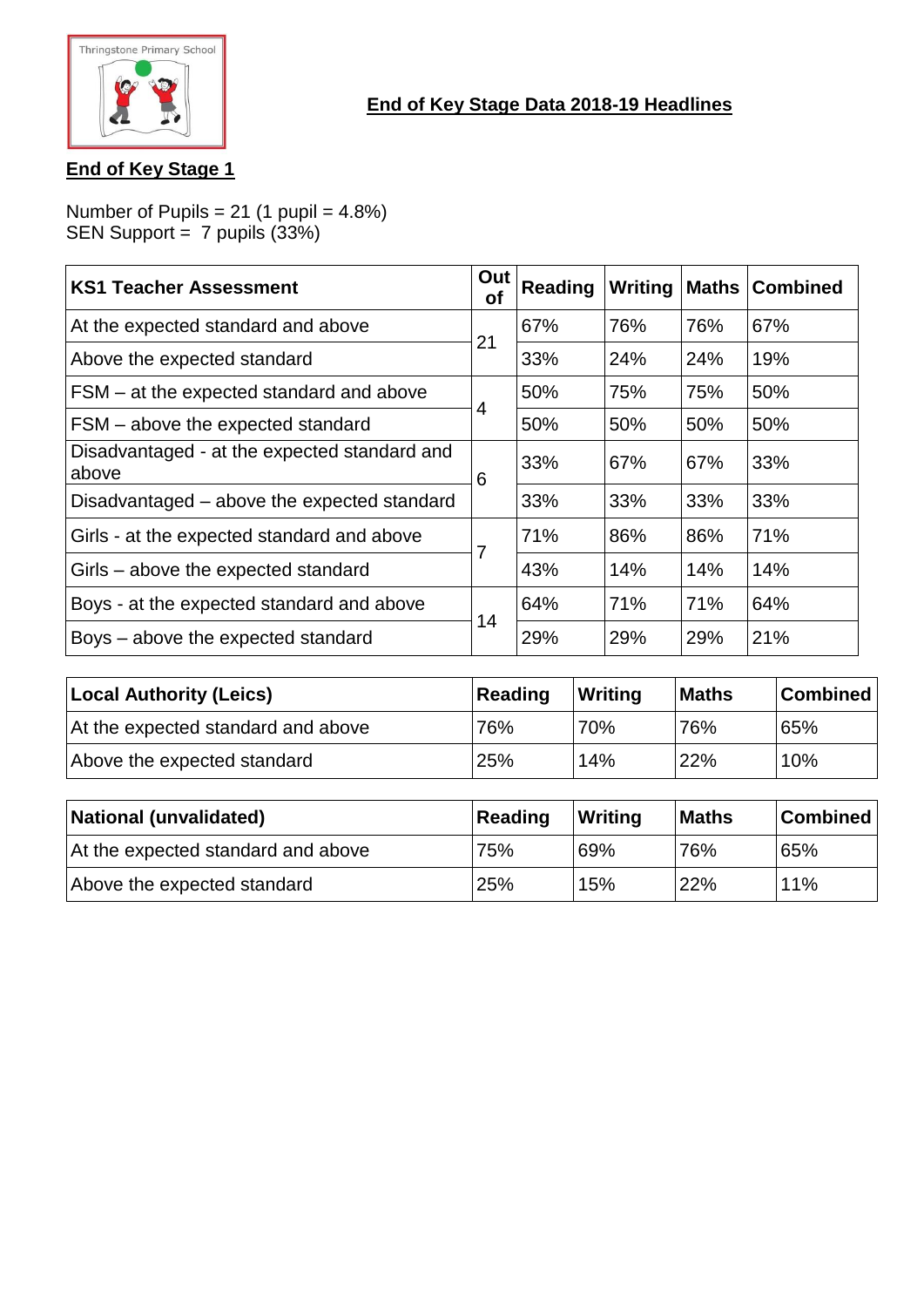# **End of Key Stage 2**

Number of Pupils =  $24$  (1 pupil =  $4.2\%$ ) SEN Support =  $4$  pupils  $(17%)$ Mobility = 3 pupils (13%) In addition we had 3 children who joined the school in Year 4. 8 children in total joined the school in KS2.

| <b>KS2 Tests</b>                                      | Out<br><b>of</b> | Reading | Writing | <b>Maths</b> | <b>Combined</b> | <b>GPS</b> |
|-------------------------------------------------------|------------------|---------|---------|--------------|-----------------|------------|
| At the expected standard and above                    | 24               | 63%     | 75%     | 67%          | 54%             | 83%        |
| Above the expected standard                           |                  | 17%     | 13%     | 8%           | 4%              | 8%         |
| FSM – at the expected standard and above              |                  | 43%     | 43%     | 29%          | 28%             | 71%        |
| FSM - above the expected standard                     |                  | 14%     | 14%     | 14%          | 14%             | 14%        |
| Disadvantaged - at the expected standard and<br>above | 8                | 50%     | 50%     | 38%          | 38%             | 75%        |
| Disadvantaged – above the expected standard           |                  | 13%     | 25%     | 13%          | 13%             | 13%        |
| Girls - at the expected standard and above            |                  | 46%     | 62%     | 77%          | 54%             | 77%        |
| Girls - above the expected standard                   | 13               | 8%      | 23%     | 8%           | 15%             | 15%        |
| Boys - at the expected standard and above             |                  | 64%     | 72%     | 82%          | 63%             | 91%        |
| Boys - above the expected standard                    | 11               | 9%      | 18%     | 0%           | 0%              | 0%         |

| <b>KS2 Tests</b>                 | Reading | <b>Maths</b> | <b>GPS</b> |
|----------------------------------|---------|--------------|------------|
| Children who scored 97 and above | 83%     | <b>71%</b>   | <u>92%</u> |
| Children who scored 99 and above | 75%     | 67%          | 83%        |

5 additional children didn't get the combined RWM but achieved a scaled score of at least 100+ in 2 subjects.

#### **2 Reading papers have been challenged (children scored 99) and if successful Reading will increase to 71% and RWM to 58%.**

| Local Authority (Leics)            | Reading | <b>Writing</b> | <b>Maths</b> | <b>Combined GPS</b> |     |
|------------------------------------|---------|----------------|--------------|---------------------|-----|
| At the expected standard and above | 75%     | 81%            | 81%          | 67%                 | 80% |
| Above the expected standard        | 28%     | <b>22%</b>     | 29%          | 12%                 | 37% |

| National (unvalidated)             | Reading | Writing | <b>Maths</b> | <b>Combined GPS</b> |     |
|------------------------------------|---------|---------|--------------|---------------------|-----|
| At the expected standard and above | 73%     | 79%     | 79%          | 65%                 | 78% |
| Above the expected standard        | 27%     | 20%     | 27%          | 11%                 | 36% |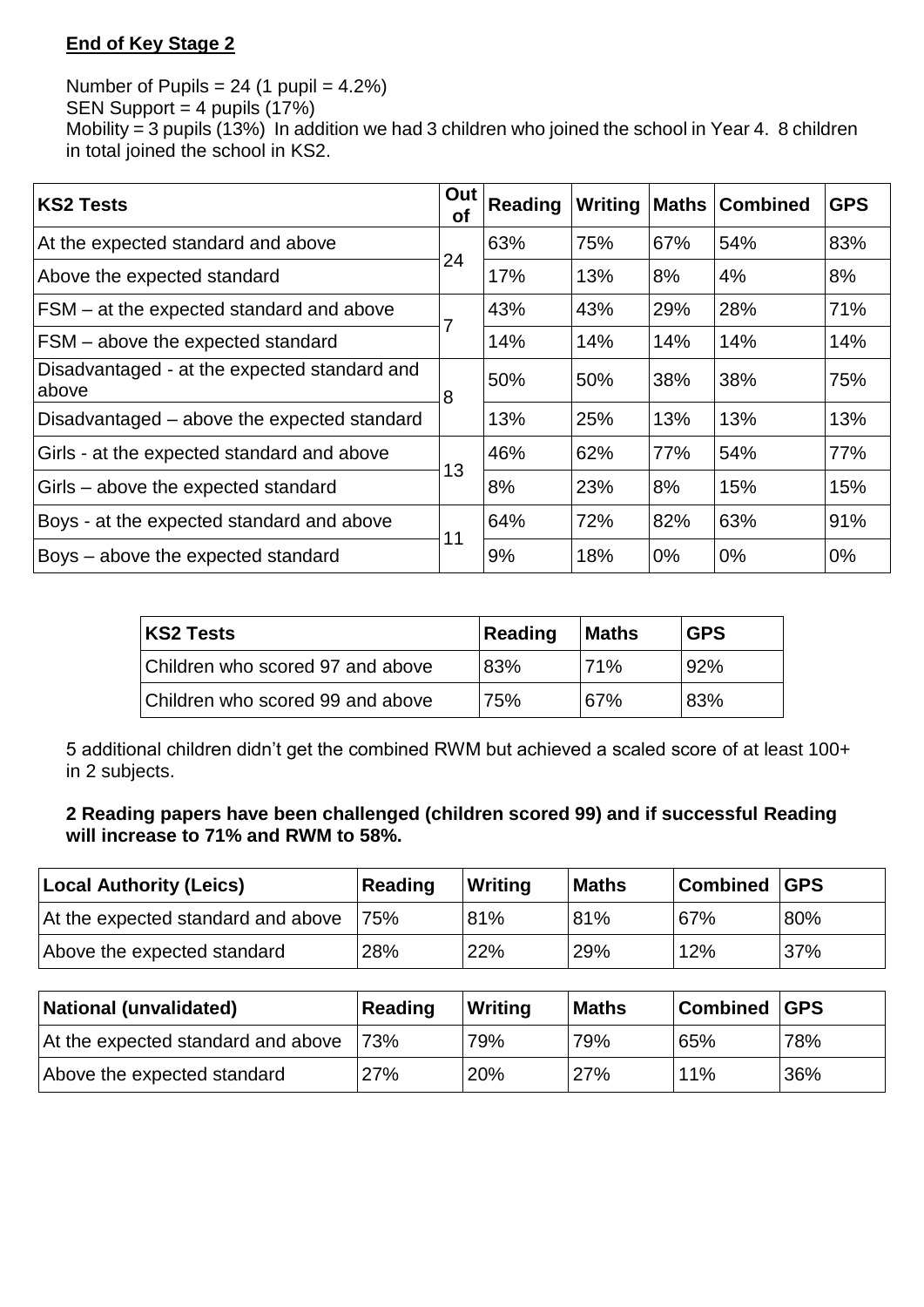#### Average Scaled Scores

| <b>KS2 Tests</b>        | Reading | <b>Maths</b> | <b>GPS</b> |
|-------------------------|---------|--------------|------------|
| School                  | 102     | 101          | 103        |
| Local Authority (Leics) | 105     | 105          | 107        |
| National                | 104     | 105          | 106        |

Key Stage 1 to 2 Progress Score

| <b>KS2 Tests</b>        | Reading | Writing | <b>Maths</b> |
|-------------------------|---------|---------|--------------|
| School                  | $-1.4$  | $-0.3$  | $-2.7$       |
| Local Authority (Leics) | $-0.01$ | 0.27    | $-0.21$      |
| National                | 0.04    | 0.02    | 0.04         |

## **Year 1 Phonics**

Number of Pupils =  $30$  (1 pupil =  $3.3\%$ )

2 children disapplied as they were unable to access the check, though they are included in our overall percentage figures. If not included the figure achieving the expected standard would be **79%**

Pass Mark = 32

| <b>Year 1 Phonics Screen</b>             | Out<br>of | <b>School</b> | LA  | <b>National</b> |
|------------------------------------------|-----------|---------------|-----|-----------------|
| At the expected standard                 | 30        | 73%           | 83% | 82%             |
| FSM - at the expected standard           | 6         | 50%           | 63% | 70%             |
| Disadvantaged – at the expected standard |           | 57%           | 66% | 71%             |
| Girls - at the expected standard         | 10        | 50%           | 86% | 85%             |
| Boys - at the expected standard          | 20        | 85%           | 81% | 76%             |

5 children who scored 1 in Reading at the end of EYFS achieved the standard 2 children who scored 2 in Reading at the end of EYFS did not achieve the standard

#### **Year 2 Phonics**

Number of Pupils for retake  $= 6$  (1 pupil  $= 17\%$ )

Pass Mark = 32

| <b>Year 2 Phonics Screen - retake</b> | School |
|---------------------------------------|--------|
| At the expected standard              | 33%    |
| Girls - at the expected standard      | N/A    |
| Boys - at the expected standard       | 33%    |